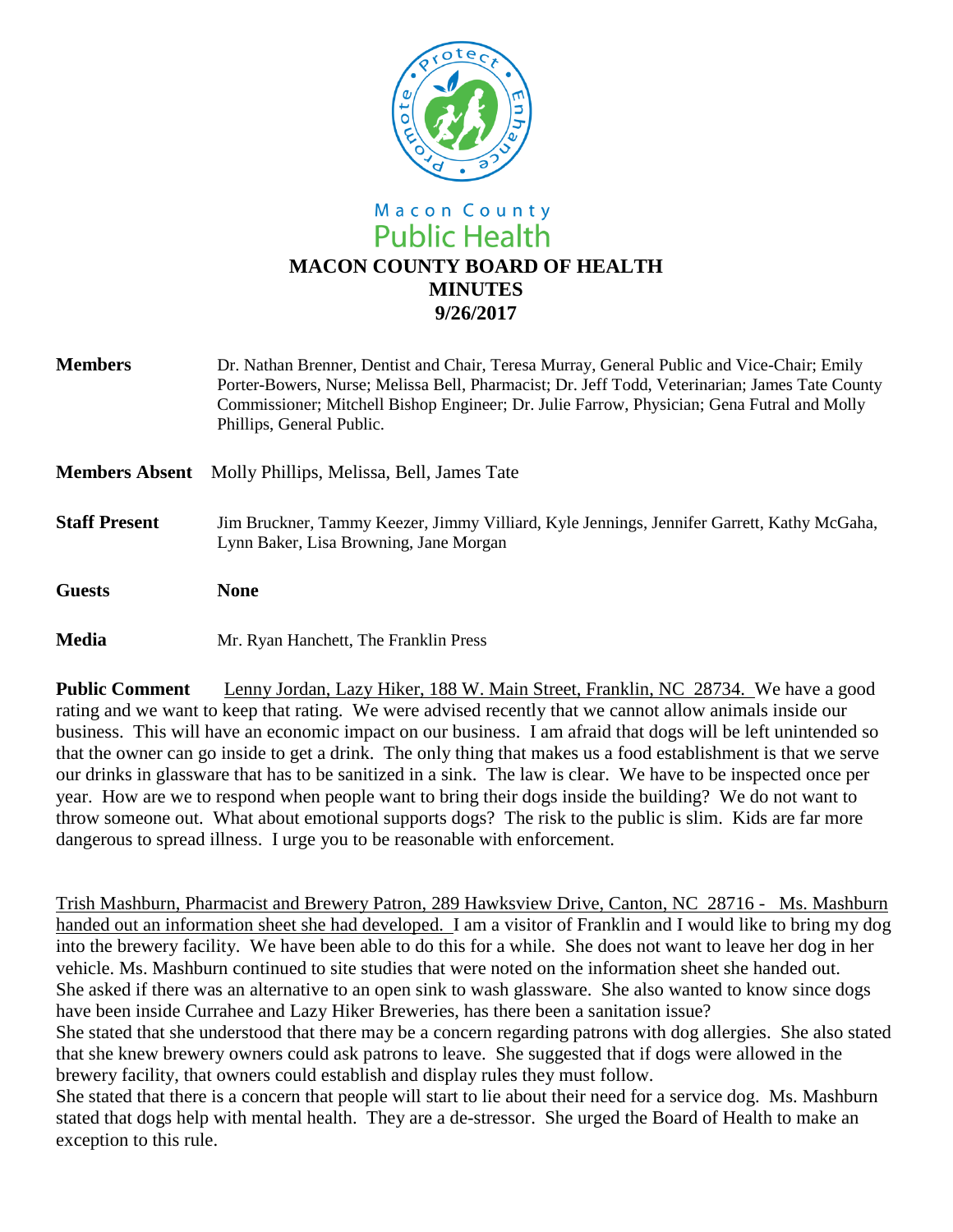**Call to Order** Meeting was called to order at 6:20 p.m. by Dr. Brenner

**Approve Agenda** Mr. Bruckner requested one change to the agenda. He asked if Item A. under New Businesses Preparedness be postponed to next month. Ms. Bowers made a motion to accept the agenda as presented. Ms. Murray seconded the motion. The motion passed unanimously.

**Welcome/Intro./Departures/Recognition** Dr. Julie Farrow and Mitchell Bishop introduced themselves

**Closed Session** None

## **Presentations**

A. Food Establishment Inspections – Lisa Browning, EH Staff, breweries are considered food service establishments because of their use of multi-use utensils. Referred to general statutes breweries 130A248A A3 3 a business that uses multi use utensils must be regulated. They fall under REHS jurisdiction. Inspected once per year. Complaints must be followed up on.

Animals are not allowed in food service establishments. Dogs are only allowed in outdoor areas. They cannot pass through indoor area.

Ms. Bowers made a motion to add Animals in Brewery's to the agenda as Item D. under New Business. Dr. Todd seconded the motion. The motion passed unanimously.

**Approve Minutes of Previous Meeting -** Dr. Todd made a motion to accept the minutes as presented. Ms. Murray seconded the motion. The motion passed unanimously.

### **Old Business**

A. Accreditation Update – Kathy McGaha gave an update for the Accreditation Site Visit Schedule. Due to Irma, the Accreditation Site Visit Team Members chose to postpone MCPH's site visit. The new dates are Nov 2nd and 3rd. Ms. McGaha stated that an email will go out to BOH members that will be interviewed with the new schedule included.

B. Animal Control Ordinance Review - Jim Bruckner summarized the proposed changes to the Animal Control Ordinance for the BOH members. Jimmy Villiard and Mr. Bruckner met with Chester Jones, Macon County Attorney, and discussed the issues that have occurred since MCPH took over managing Animal Services. Mr. Bruckner reviewed the changes in definitions and other components of the ordinance. See drafted ordinance handout with changes noted in red text. Mr. Bruckner asked that the BOH support the proposed changes.

Mr. Bishop asked about the new requirements for secure enclosures. Mr. Bruckner explained the secure enclosure is only for animals that have been deemed dangerous or vicious. He also explained the dangerous dog process. Dr. Todd made a motion to support the proposed changes to the Animal Control Ordinance that will go to the Board of County Commissioners for consideration. Ms. Futral seconded the motion. The motion passed unanimously.

## **New Business**

A. Preparedness **-** removed from agenda and postponed until October.

B. Rabies Clinic **-** Kyle Jennings reported that the Fall Rabies Clinic is scheduled for Saturday, October 7<sup>th</sup> and October 14<sup>th</sup>. He reported that advertisements were in the local paper. Facebook post has been shared.